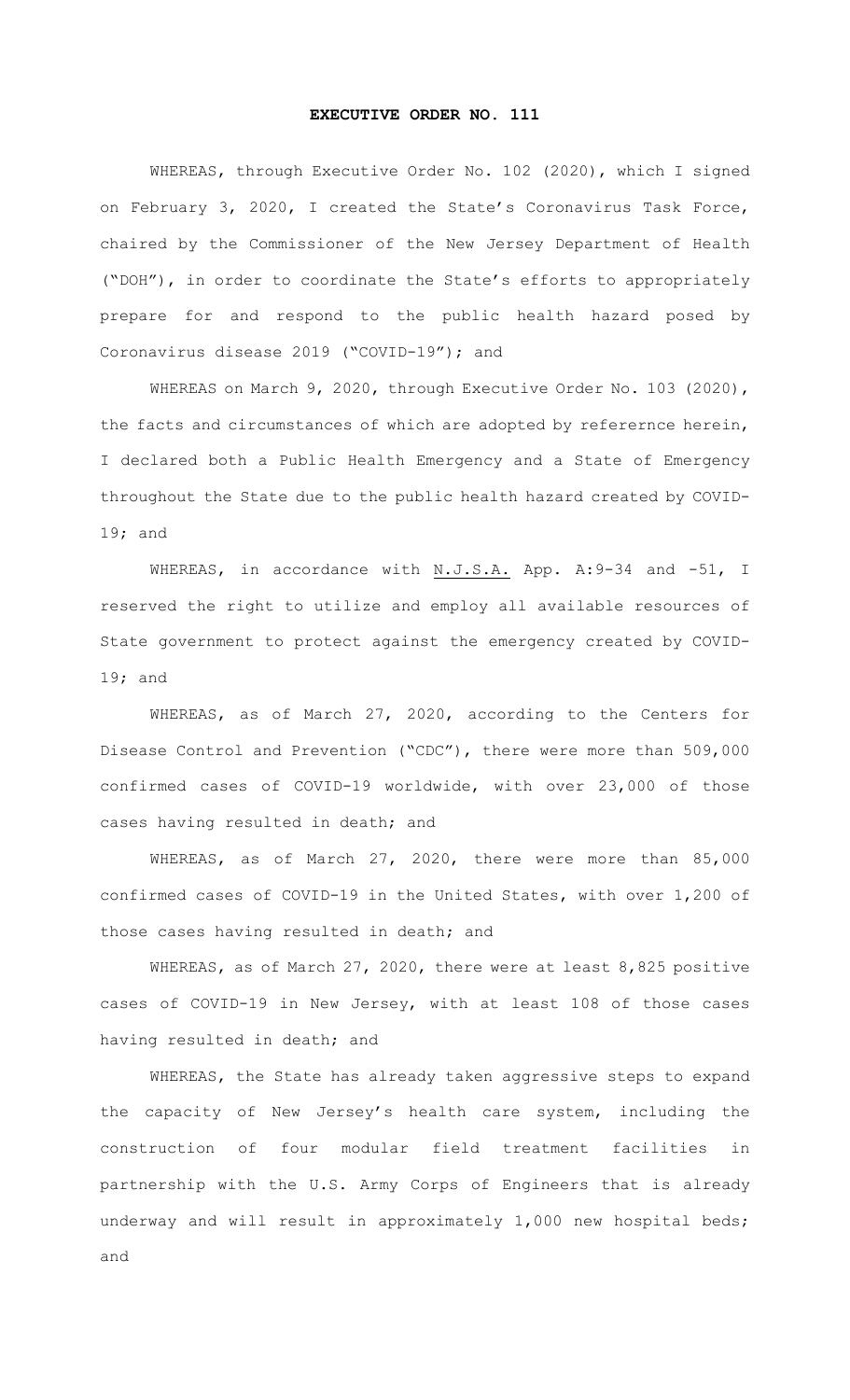WHEREAS, on March 23, 2020, I signed Executive Order No. 109 (2020), suspending elective surgeries and invasive procedures and requiring that all businesses and non-hospital health care facilities submit an inventory to the State of the Personal Protective Equipment ("PPE"), ventilators, respirators, and anesthesia machines they have in their possession that are not required for the provision of critical health care services; and

WHEREAS, a number of businesses have already gone above and beyond these reporting requirements and demonstrated exemplary corporate citizenship by donating large amounts of PPE to the State; and

WHEREAS, the State's capacity-building efforts can be implemented only by having a complete understanding of the health care system's existing capacity and its gaps, which will allow additional resources to be deployed where they are most needed; and

WHEREAS, the New Jersey Office of Emergency Management is the central State repository to receive, allocate, and distribute resources to respond to this public health emergency; and

WHEREAS, the curent information reported by hospitals and other health care providers, done on a voluntary basis, is insufficient to meet the State's needs in developing and maintaining situational awareness of the health care system's capacity; and

WHEREAS, pursuant to N.J.S.A. App. A: 9-36, the Governor is authorized to require any public official, citizen, or resident of New Jersey, or any firm, partnership, or corporation incorporated or doing business in this State to furnish information reasonably necessary to respond to and alleviate the current emergency; and

WHEREAS, the Constitution and statutes of the State of New Jersey, particularly the provisions of N.J.S.A. 26:13-1 et seq., N.J.S.A. App. A: 9-33 et seq., N.J.S.A. 38A:3-6.1, and N.J.S.A. 38A:2- 4 and all amendments and supplements thereto, confer upon the Governor

2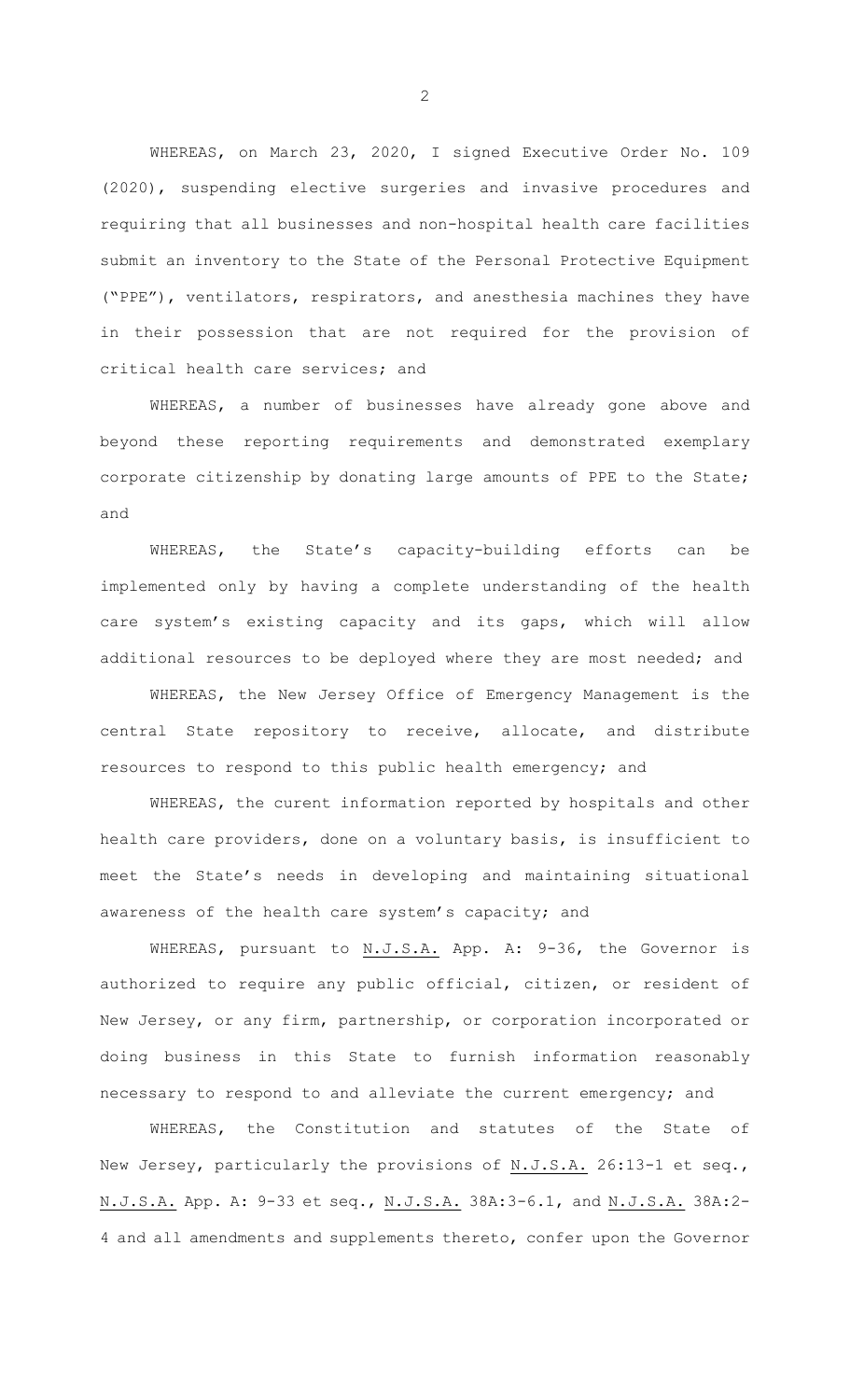of the State of New Jersey certain emergency powers, which I have invoked;

NOW, THEREFORE, I, PHILIP D. MURPHY, Governor of the State of New Jersey, by virtue of the authority vested in me by the Constitution and by the Statutes of this State, do hereby ORDER and DIRECT:

1. Health care facilities designated by the New Jersey Office of Emergency Management shall report data concerning their capacity and supplies on a daily basis by 10:00 a.m., starting on Sunday, March 29, 2020, and continuing for the duration of this Order. The health care facilities that shall be required to report this data include, but are not limited to, the following:

- a. Licensed acute care hospitals;
- b. Long-term care faciliites;
- c. Hospital systems, including specialty hospitals; and
- d. All emergency modular field treatment and other facilities established during this state of emergency.

The New Jersey Office of Emergency Management, in consultation with the Commissioner of DOH, shall have the discretion to make additions, amendments, clarifications, exceptions, and exclusions to this list, including but not limited to the addition of other entities encompassed by the definitions of "health care facility" under N.J.S.A. 26:2H-2 and --13-2.

2. The New Jersey Office of Emergency Management, in consultation with the Commissioner of DOH, shall specify what data concerning capacity and supplies, including bed capacity, ventilators, and PPE, must be submitted to satisfy the requirements of Paragraph 1.

3